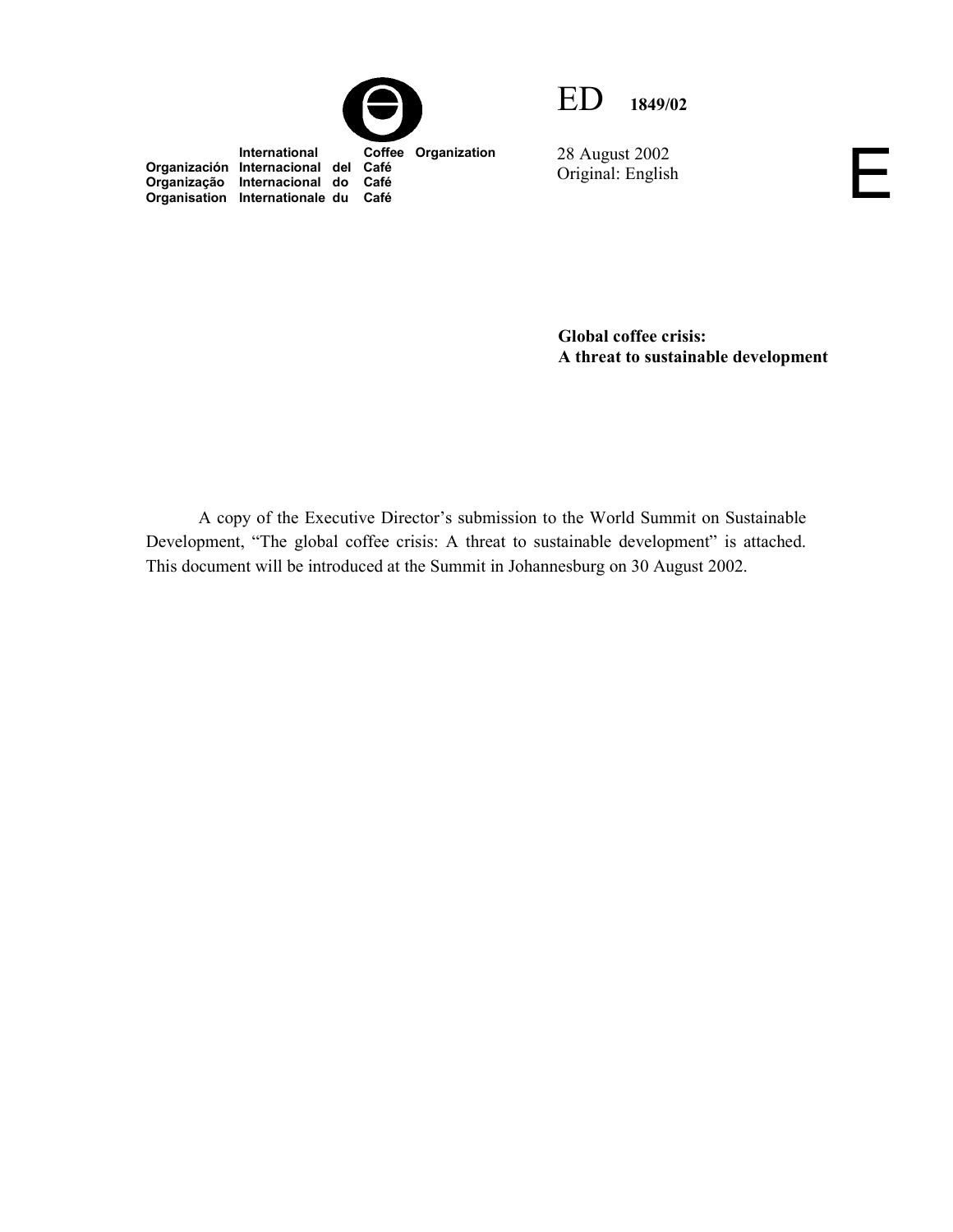

London, 21 August 2002

## **THE GLOBAL COFFEE CRISIS: A THREAT TO SUSTAINABLE DEVELOPMENT**

*By Néstor Osorio, Executive Director Submission to the World Summit on Sustainable Development, Johannesburg, 2002*

#### **The coffee crisis**

1. The coffee industry in developed countries is generally perceived as prosperous and uncontroversial. But, although the coffee business is booming in consuming developed countries, current rock bottom prices are causing immense hardship to countries where coffee is a key economic activity, as well as to the farmers who produce it.

2. In the early 1990s earnings by coffee producing countries (exports f.o.b) were some US\$10-12 billion and the value of retail sales of coffee, largely in industrialised countries, about US\$30 billion. Now the value of retail sales exceeds US\$70 billion but coffee producing countries only receive US\$5.5 billion. Prices on world markets, which averaged around 120 US cents/lb in the 1980s, are now around 50 cents, the lowest in real terms for 100 years. The fall in prices over the last five years has been dramatic and is illustrated in the graph below. The drop in earnings is particularly severe for those countries such as Uganda where coffee provides a large portion (over half in this case) of export revenues.



**22 BERNERS STREET LONDON W1T 3DD ENGLAND** TELEPHONE **+44 (0) 20 7580 8591** FAX **+44 (0) 20 7580 6129** www.ico.org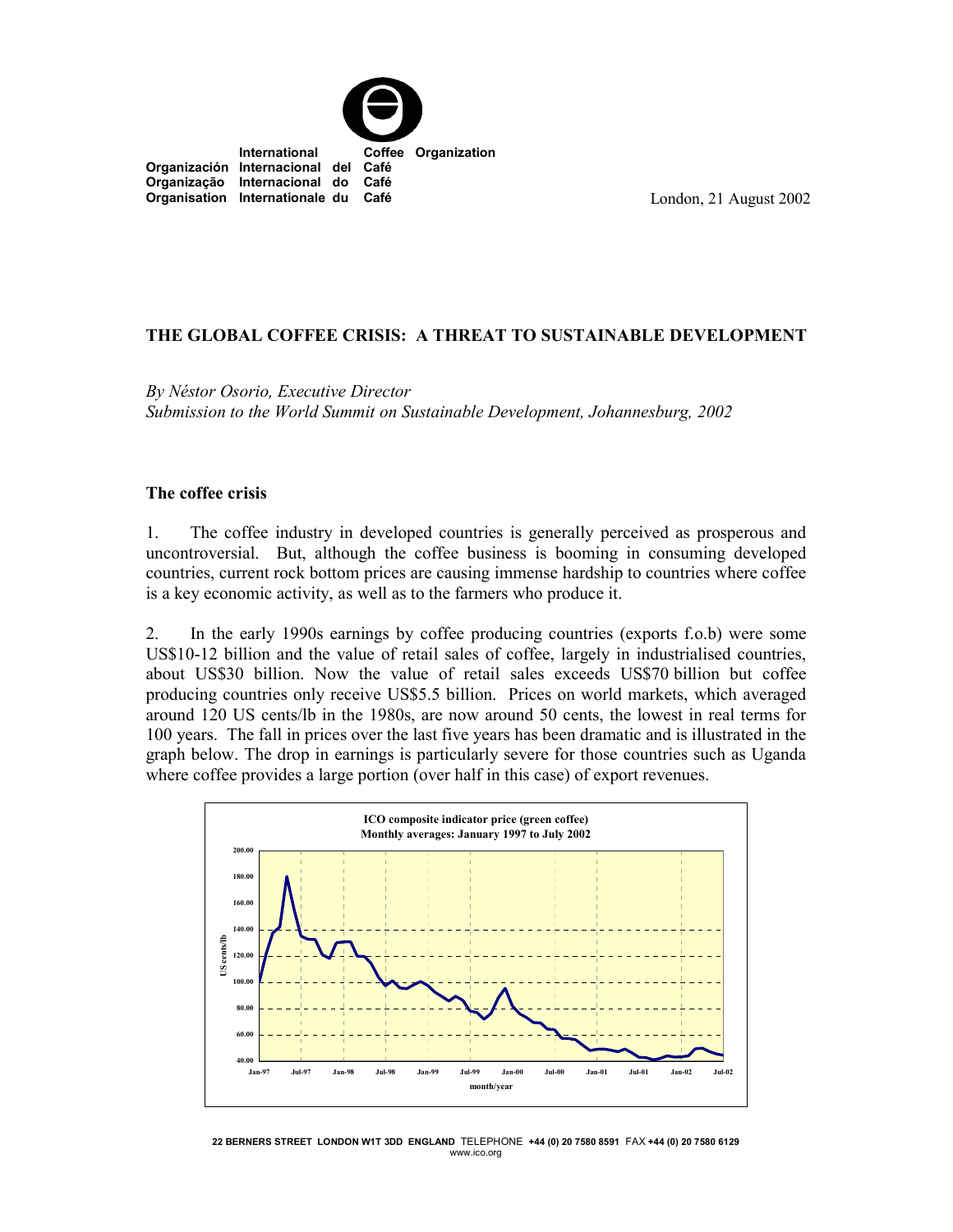3. This situation is caused by the current imbalance between supply and demand for coffee. Total production in coffee year 2001/02 (October-September) is estimated at around 113 million bags (60-kg bags) while world consumption is just over 106 million bags. On top of that, world stocks amount to some 40 million bags. Coffee production has been rising at an average annual rate of 3.6%, but demand has been increasing by only 1.5%. At the origin of this coffee glut lies the rapid expansion of production in Vietnam and new plantations in Brazil, which is harvesting a record crop in the current season.

4. It is estimated that over 125 million people worldwide are dependent on coffee for their livelihoods. But since it is a perennial crop it is not easy to switch to an alternative when prices are at today's levels. The consequences of the current situation vary but in many cases prices do not even cover the costs of production. The consequences can be summed up in three categories:

- (a) Where costs of production are low, technologies are well developed and exchange rate movements have favoured exports, coffee farmers can still make a living. This is the case in much of Brazil. Even here low returns have had an adverse effect on rural economies in terms of reduced farmer spending and rising unemployment.
- (b) Where coffee represents a cash crop element in a subsistence farm, substantially less money is available for expenditure on medicine, communications and education. This is the case in many African and some Asian countries.
- (c) Where farmers depend largely on coffee for income, including food purchase and where indebtedness has been incurred, farmers are either more heavily in debt or have been forced to abandon their farms or switch to alternative crops. Options for the latter may be reduced and may include proscribed drugs like coca. In Vietnam, there are reports of farmers selling their possessions to satisfy debt collectors. In Guatemala, for the 2001/02 crop, the harvest labour force has been reduced from 500,000 to 250,000. In Colombia, coca plantations can now be found in coffee areas. Coffee farmers from Mexico have died trying to enter the USA illegally after abandoning their farms, and indebted coffee growers have been committing suicide in India. In general the situation stimulates emigration to cities and to industrialised countries.

#### **A threat to sustainable development**

5. The International Coffee Organization (ICO) exists to implement the International Coffee Agreement, one of whose objectives is to encourage its Members to develop a sustainable coffee economy. The ICO recognizes that sustainable development has an economic and social as well as environmental dimension. There is little doubt that the exodus from rural areas and increased poverty in coffee producing areas caused by the current price crisis poses a very real and wide-ranging threat to sustainable development.

6. At the United Nations Millennium Summit in September 2000, Member States adopted a series of Millennium Development Goals calling for the reduction of the proportion of people living on less than US\$1 a day to half the 1990 level by 2015.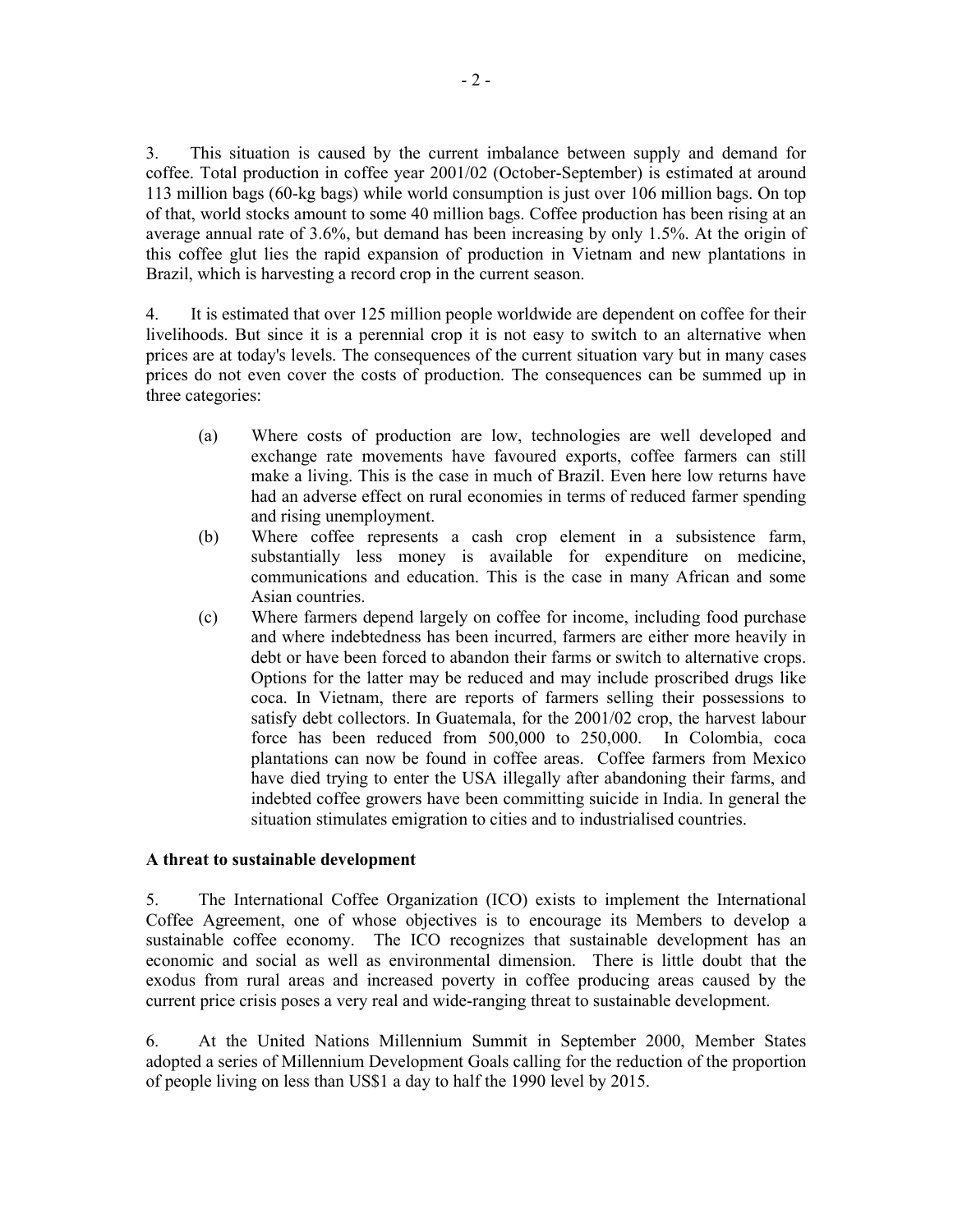7. But according to Global Development Finance 2002, the World Bank's yearly report on developing countries' external finance, growth rates in many poor countries will still be too low for rapid poverty reduction. "Many poor countries have improved their policies, institutions and performance in the past decade. Because aid increasingly is channelled to these countries, aid is more effective today than ever before," says World Bank Chief Economist Nicholas Stem. "But even successful poor countries are being hurt by lower global growth, adverse trends in commodity prices, and declining aid." According to the report, the global economic slowdown is exceptionally deep and broad, and countries dependent on commodity exports such as coffee have been hit especially hard.

## **Consequences for consumers**

8. Although consumers could be expected to benefit from low prices this is not the case in coffee. Firstly, the amount accruing to the farmer from the retail sales price of a cup of coffee in a coffee shop is probably less than 2%. Secondly, excessively low prices lead to lower quality. An example is the farmer who normally pays harvesters to go through the coffee trees three times during a harvesting season to pick the ripe cherries and now sends them through once only, picking unripe and overripe beans with the ripe ones. Another is the fact that the highly appreciated mild Arabica coffees are usually produced at a higher cost than natural Arabicas or Robustas so the percentage of the former is decreasing in blends as farmers find it increasingly hard to stay in business.

# **What can be done?**

9. The ICO is an intergovernmental organization established by the United Nations in 1962, including both producing and consuming Member countries. It exists specifically to address world coffee problems and issues in view of coffee's exceptional economic importance and developmental implications.

10. Within the framework of the International Coffee Agreement 2001, which entered into force on 1 October 2001, the ICO has identified a number of ways both on the supply and the demand sides in which the coffee crisis can be addressed through international cooperation to create a healthier balance between supply and demand without regulating the market itself.

-On the supply side these are:

# *Quality improvement*

11. In February 2002 the ICO introduced a new global Coffee Quality-Improvement Programme (CQP) to take effect on 1 October 2002. This sets minimum grading standards and maximum moisture content for coffee exports. The consumer will benefit from higher overall quality standards in coffee blends and the producers from the reduction in the current surplus through elimination from the market of sub-standard coffee. Both Governments and the coffee trade can play their part in supporting and implementing this Programme, which must be in their own long-term interest.